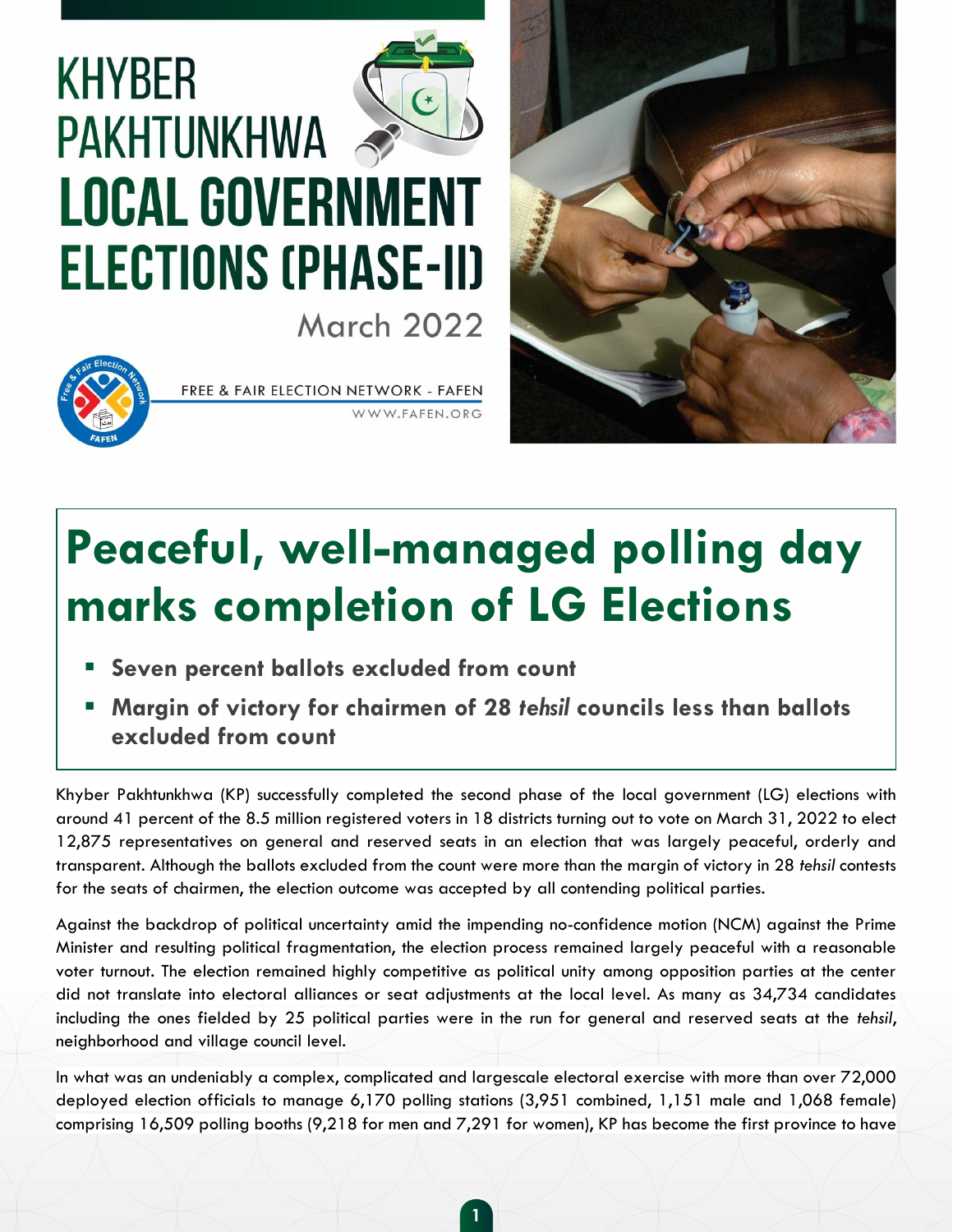

fulfilled its constitutional responsibility under Article 140-A(1) to form the third-tier of governance providing representation to local representatives including the marginalized communities such as peasants, workers and women. However, the election followed a delay of more than two years primarily due to weak political will to decentralize powers that manifested in the shape of legal complications and inadequacies. The provincial government legalized the delay through an amendment in the KP Epidemic Control and Emergency Relief Act, 2020 on the pretext of Coronavirus Disease 2019 (COVID-19).

The ECP had initially scheduled the second phase of KPLG to take place on March 27, 2022, but the date was changed to March 31, 2022 following the Supreme Court's reversal of an earlier order by the Peshawar High Court that required the Election Commission of Pakistan (ECP) to hold these elections after Ramadan. The KPLG elections during the second phase were held to elect mayors of two city councils, chairmen of 63 tehsil councils, and members of 1,659 village councils and 171 neighborhood councils across 18 districts including Abbottabad, Swat, Malakand, Upper Chitral, Lower Chitral, Lower Dir, Upper Dir, Shangla, Tor Garh, Lower Kohistan, Upper Kohistan, Kolai-Palas, Mansehra, Battagram, Kurram, Orakzai, North Waziristan and South Waziristan. The elections were postponed in a neighborhood council (NC) Sainabad (Mansehra) due to wrong allotment of the election symbol, and two village councils – VC Wahab Khel (Shangla) and VC Mekahband (Malakand) – due to the deaths of the contesting candidates. Moreover, the voting at 18 polling stations in eight districts (South Waziristan, North Waziristan, Kolai Palas, Mansehra, Abbottabad, Kurram, Upper Kohistan and Battagram) was halted and subsequently postponed due to incidents of violence.

While election result of 11 *tehsils* is still awaited, the turnout in 54 *tehsils* where provisional consolidated result has been notified remained 41 percent – highest being 55 percent in Seo *tehsil* of Upper Kohistan and the lowest 14 percent in Serwakai *tehsil* of South Waziristan. According to the available gender-disaggregated data for 49 *tehsils*, the female turnout remained 30 percent as compared to 41 percent male turnout with none of these *tehsils* reporting women turnout less than 10 percent of the total polled votes. The Returning Officers (ROs) responsible for Beharin, Khwazakhela, Bazai (Swat), Martung and Chakisar (Shangla) tehsils did not provide gender disaggregated data of polled votes on Form-XIX (Provisional Consolidated Statement of Results of the Count).

The number of ballots excluded from the count<sup>1</sup> at the polling station level was disconcerting, and remained almost seven percent (177,375) of the total votes polled (2,642,982). Of the 54 provisional results announced so far, there were 28 *tehsils* where the margin of victory was less the total number of ballots excluded from the count of the contests of seats of chairmen. For instance, in Kalkot *tehsil* of Upper Dir, the margin of victory between the winning and runner-up candidates from the chairmen seat was of seven votes, whereas the total ballots excluded from the count were 1,633. The Election Commission may ascertain the reasons for exclusion of ballots as per Section 8(b) of the Elections Act, 2017 to inform its voter information and education campaigns for future elections.

According to the ECP results of 52 seats for *tehsil* chairmen and two for city mayors, the largest vote share was bagged by Pakistan Tehreek-e-Insaf (PTI) with 29.02 percent of the polled votes, followed by Pakistan Muslim League – Nawaz with 13.64 percent, Jamiat Ulama-e-Islam Pakistan (JUI-P) with 12.24 percent, Jamaat-e-Islami Pakistan (JIP) with 10.21 percent, Pakistan Peoples' Party Parliamentarians (PPPP) with 8.86 percent, Awami National Party (ANP) with 7 percent, Tehreek-e-Labbaik Pakistan (TLP) with 1.3 percent, Majlis Wahdatul-e-Muslimeen Pakistan (MWMP) with 1.16 percent and the remaining 12 political parties received less than one percent of the polled votes. The independent candidates secured 13.61 percent votes of the total votes polled.

<sup>&</sup>lt;sup>1</sup> Ballots excluded from the count at the polling stations level are individually examined by the Returning Officer during the consolidation of results proceedings and upon his satisfaction that the exclusion was made as per law are rejected.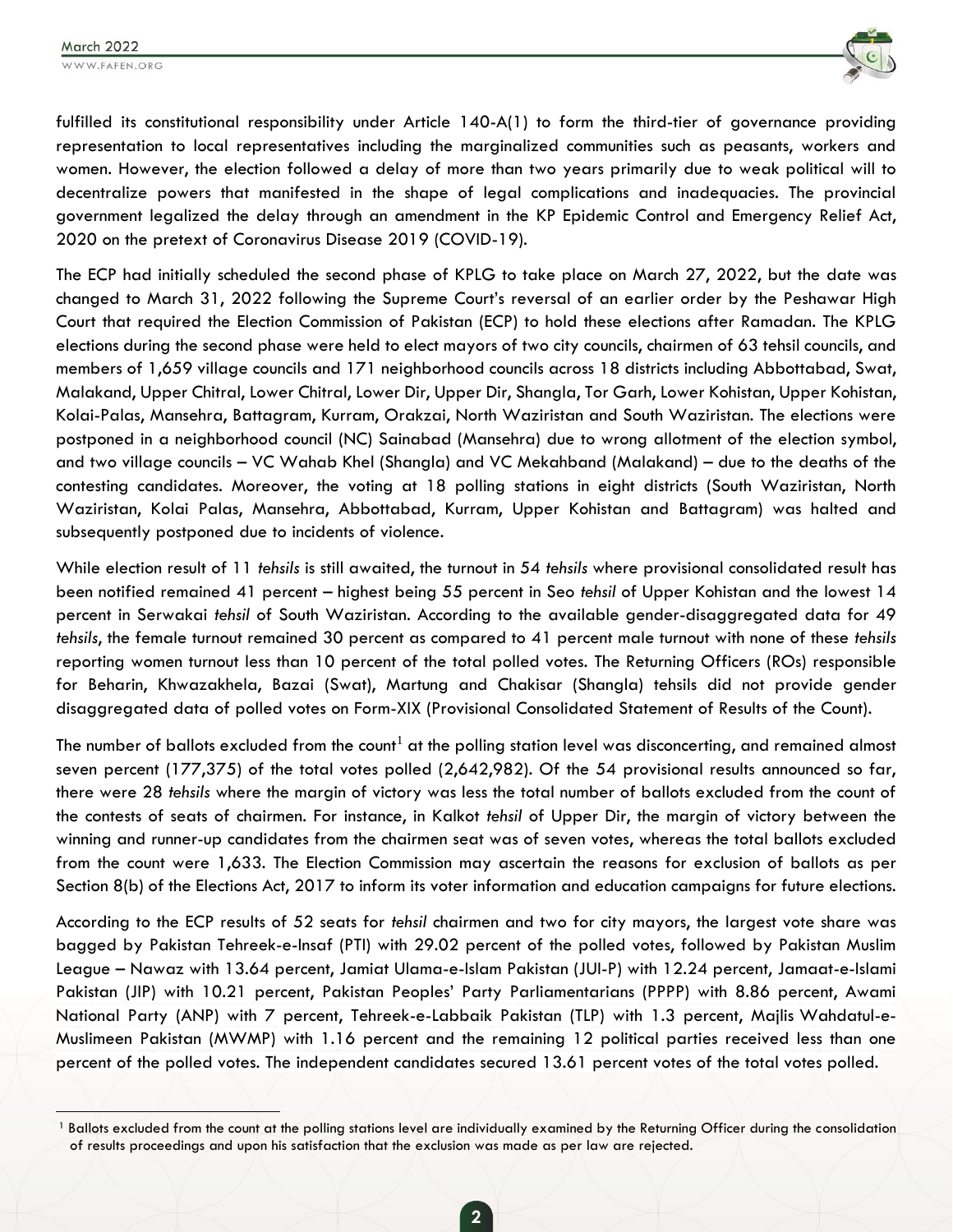

The ECP had deployed 18 District Monitoring Officers (DMOs) to monitor the violations of the codes of conduct, and served notices to government and opposition representatives including the Prime Minister, Governor, Chief Minister, and Federal and Provincial Ministers for appearing in public meetings in Lower Dir, Mansehra and Malakand ahead of the LG polls. The President of Pakistan had also promulgated an ordinance amending the Elections Act, 2017 through the election campaign, permitting a member of the Parliament (Majlis-e-Shoora), provincial assembly or elected member of local government, including member holding any other office under the Constitution or any other law may visit or address public meetings in any area or constituency during election campaign. The controversial ordinance was partially implemented by the ECP, allowing only members of Parliament and provincial assemblies to participate in the election campaign.

With the exception of two instances reported from *Shingri Pine* and *Banda Mori Shumarli* village councils of Battagram of bar on women voting, no other reports were received by FAFEN observers. Women participation as candidates for general seats remained a cause of concern. Only 33 women contested the general seats<sup>2</sup> for *tehsil* chairman, while no woman candidate vied for any of the two mayor seats in Swat and Abbottabad. Another point of concern remained the uncontested election on almost 10 percent of the LG seats – 351 (six percent) general seats, 533 (29 percent) women reserved seats, 151 (eight percent) peasants/workers reserved seats, 233 (13 percent) youth reserved seats and 50 (three percent) non-Muslim reserved seats.

This preliminary report is based on the observation of 513 (eight percent) of 6,170 polling stations set up for the second phase of LG elections. This includes reports from 125 male polling stations, 122 female polling stations and 266 combined polling stations. FAFEN's observation methodology is based on the KPLG Act, 2013 (as amended up to September 2021), the Elections Act, 2017, the Elections Rules, 2017, and the Codes of Conduct notified under the laws. For the training of FAFEN's election-day observers, as many as 20 workshops were held across the districts covering technical aspects of voting and counting processes. A total of 319 accredited observers (165 female and 154 male) were trained to observe the second phase of KPLG polls. Each observer was required to observe up to four polling stations for in-depth observation of the quality of the electoral process.

#### **1. Orderly and Peaceful**

 $\overline{\phantom{a}}$ 

Despite the complexity of the electoral exercise that voters to cast six ballots, the voting and counting process at a majority of the observed polling stations (93 percent) remained orderly and smooth, marking slight improvement in comparison to the first phase of KPLG when orderly conduct was reported at 88 percent of the observed polling stations. Although the ECP had ensured provision of adequate staff at a majority of the polling stations for the second phase, one of the major reasons for the disorderly voting process at seven percent of the observed polling stations remained slow processing of votes, which was recorded at more than nine minutes from verification to the casting of ballot. According to FAFEN observers, voters took up to five minutes from identification to casting of their votes in 29 percent of the observed polling stations where three APOs were processing ballot papers. At 24 percent of the observed polling stations, it took six to ten minutes for each voter to vote. At five percent of the observed polling stations, it took more than 10 minutes for each voter to cast his or her ballot.

Another reason for disorderly conduct of polling was undue breaks by polling staff for lunch, prayers, etc., which was observed at six percent of the observed polling stations although the law requires uninterrupted voting during the prescribed polling hours. Undue breaks and slow processing of votes mostly lead to long queues and

<sup>2</sup> This data is based on analysis of information received from 10 districts – Abbottabad, Batagram, Chitral Lower, Dir Lower, Dir Upper, Malakand, Mansehra, North Wazirstan, Orazai and Upper Chitral.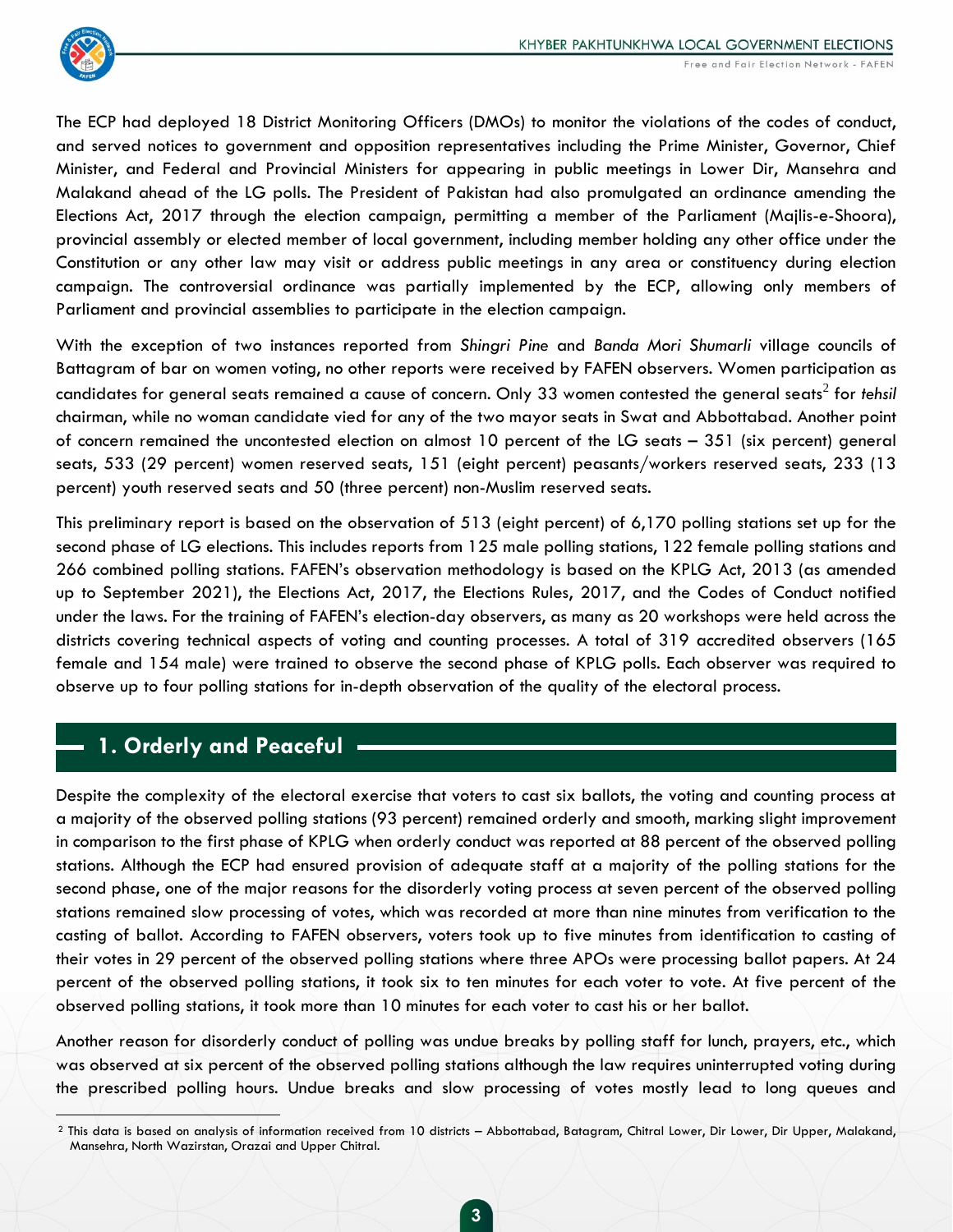

overcrowding inside polling stations and booths, which potentially trigger untoward situations. Simplification of vote processing procedures and appointment of competent staff are essential to ensure that the voting process in the upcoming LG elections in the other three provinces and Islamabad Capital Territory remain orderly. Option of single counterfoil for issuance of multiple ballot papers may be explored as it would reduce the requirements of staff and corresponding training needs.

At 33 percent of the observed polling stations, voting started at the prescribed time of 8:00 am. However, the remaining observed polling stations opened for voting after the stipulated time but before 9:01 am. The ECP should take up additional efforts to start the polling process at the legally stipulated time by ensuring that all required staff and election materials are timely available.

FAFEN observers also reported that Presiding Officers (PrO) at 38 percent of the observed polling stations did not follow the clear ECP guidelines for setting-up polling booths in separate rooms, which also led to overcrowding leading to slow processing of votes inside the booths.

Although the polling remained largely peaceful in most districts, FAFEN observers reported scattered incidents of verbal and physical brawls at 29 polling stations in 13 districts. At eight observed polling stations, the PrOs had to halt the polling process due to these incidents. FAFEN's media monitoring also highlighted six incidents of violence leading to a death and multiple persons sustaining injuries in South Waziristan, Upper Kohistan, Swat and Abbottabad.

Security, however, remained well-managed at a majority of polling stations where police was constantly at guard both outside and inside. FAFEN observers reported to have seen police performing their security duties outside 83 percent and inside 71 percent of the observed polling stations. At 31 percent of the observed polling stations, CCTV cameras were also installed. However, the law does not specify the use of the footage of these CCTV cameras as to whether these can be used as evidence in cases of election disputes and be presented at tribunals.

## **2. Campaigning and Canvassing Restrictions Largely Ignored**

Election-day campaigning and canvassing continued to be widespread despite a legal bar. Political parties and independent candidates had set-up camps within the prohibited legal limits around 66 percent of the observed polling stations. Such campaigning and canvassing around polling stations at times become a source of electionday violence due to intense competition, and may also create an atmosphere of intimidation for voters especially when there is a lax control on the display of arms and weapons. FAFEN observers reported to have seen armed persons in party camps around seven percent of the observed polling stations – a clear violation of the law and code of conduct that proscribes carrying and displaying weapons.

These party camps were also observed to have been actively engaged in campaigning and canvassing on electionday. In addition to distributing campaign materials such as caps, stickers and badges, etc. at 16 percent of the observed polling stations, these camps at 34 percent polling stations were also issuing voting *parchis* (chits) to voters, which bear the serial number of voters on the electoral rolls. FAFEN observed voters at 23 percent of the observed polling stations carrying these *parchis* with the election symbol of some party or an independent candidate, which also compromises the secrecy of their choice of candidate. Such *parchis*, although illegal and also banned by the Supreme Court's decision in the Pakistan Workers' Party case 2012, are meant to facilitate the work of Polling Officers who otherwise have to look up each name in the electoral rolls taking additional time in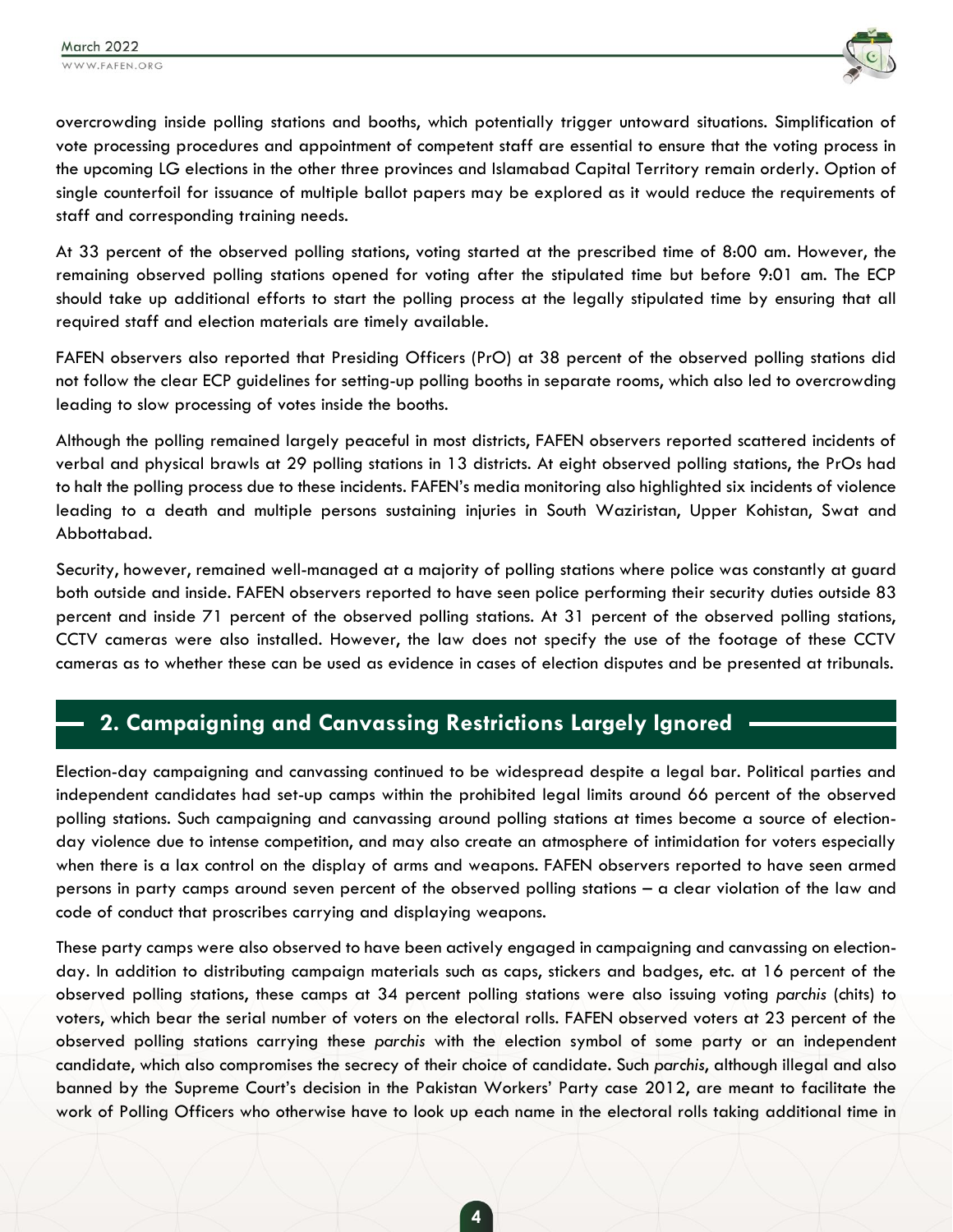

the processing of ballot papers for voters. The ECP may consider setting up facilitation desks at polling stations for the purpose to minimize reliance of polling staff on these *parchis*.

Despite instructions to PrOs in their handbooks as per law and rules, they failed to remove campaign materials at the outer perimeters of 24 percent of the observed polling stations. At these polling stations, the campaign material belonged to PTI (74 percent), followed by PPPP (50 percent), JUIP (48 percent), PMLN (33 percent), ANP (23 percent) and JIP (11 percent). Similarly, PrOs did not remove campaign materials inside three percent of the observed polling stations.

In violation of the provisions of the code of conduct for political parties and contesting candidates, the workers of political parties and independent candidates were observed to have been providing transport facility to voters at 17 percent of the observed polling stations. Observers also reported presence of unauthorized persons inside polling stations before the start of poll at nine percent of the observed polling stations – a practice that needs to be completely controlled as such persons generally exert influence over election officials. The use of magisterial powers by the PrOs must be reinforced as a deterrent to eradicate such election-day practices.

FAFEN observers also reported multiple election actors – polling officials, candidates, election or polling agents, politicians or elected representatives, public officials and security personnel – attempting to illegally influence the voting process at seven percent of the observed polling stations. According to FAFEN observers, voters were being asked about their voting choice at five percent of the observed polling stations; election process was being interfered with at two percent of the observed polling stations; polling agents were being barred from monitoring the polling process at one percent of the observed polling stations; and, voters were being influenced to vote in favor of a party or candidate at three percent of the observed polling stations.

#### **3. Absolute Secrecy of Vote Yet to be Achieved**

According to FAFEN observers, ECP-provided secrecy screens to protect the secrecy of voters were available at 85 percent polling booths of the observed polling stations. Last minute changes in polling schemes that also alter the number of polling booths assigned to a polling station often result in shortfall of election materials including secrecy screens, compelling the election staff to employ makeshift arrangements. At 93 percent of the polling booths, the ECP-provided secrecy screens were installed in a manner that voters could cast their votes in complete privacy. The secrecy screens, however, were placed in a manner at seven percent of the observed polling booths that could have potentially compromised their secrecy.

At eight percent of the observed polling booths, the CCTV cameras were angled at the secrecy screen in a manner that might have compromised the secrecy of voters. While adequate arrangements for voters' secrecy were largely in place, FAFEN observers reported breaches of voters' secrecy by election and police officials, polling agents and unauthorized persons. Unauthorized persons were observed to have been accompanying voters behind the secrecy screens at nine percent of the observed polling stations; polling or election agents at four percent, security officials at two percent and candidates at one percent.

#### **4. Counting by Law but Cumbrous Ballot Processing Procedures Need Simplification**

Keeping in view the complexity of the LG elections and rigorous legal requirements of the identification of voters by polling officers (POs) and documentation of the credentials of voters on the counterfoils before the issuance of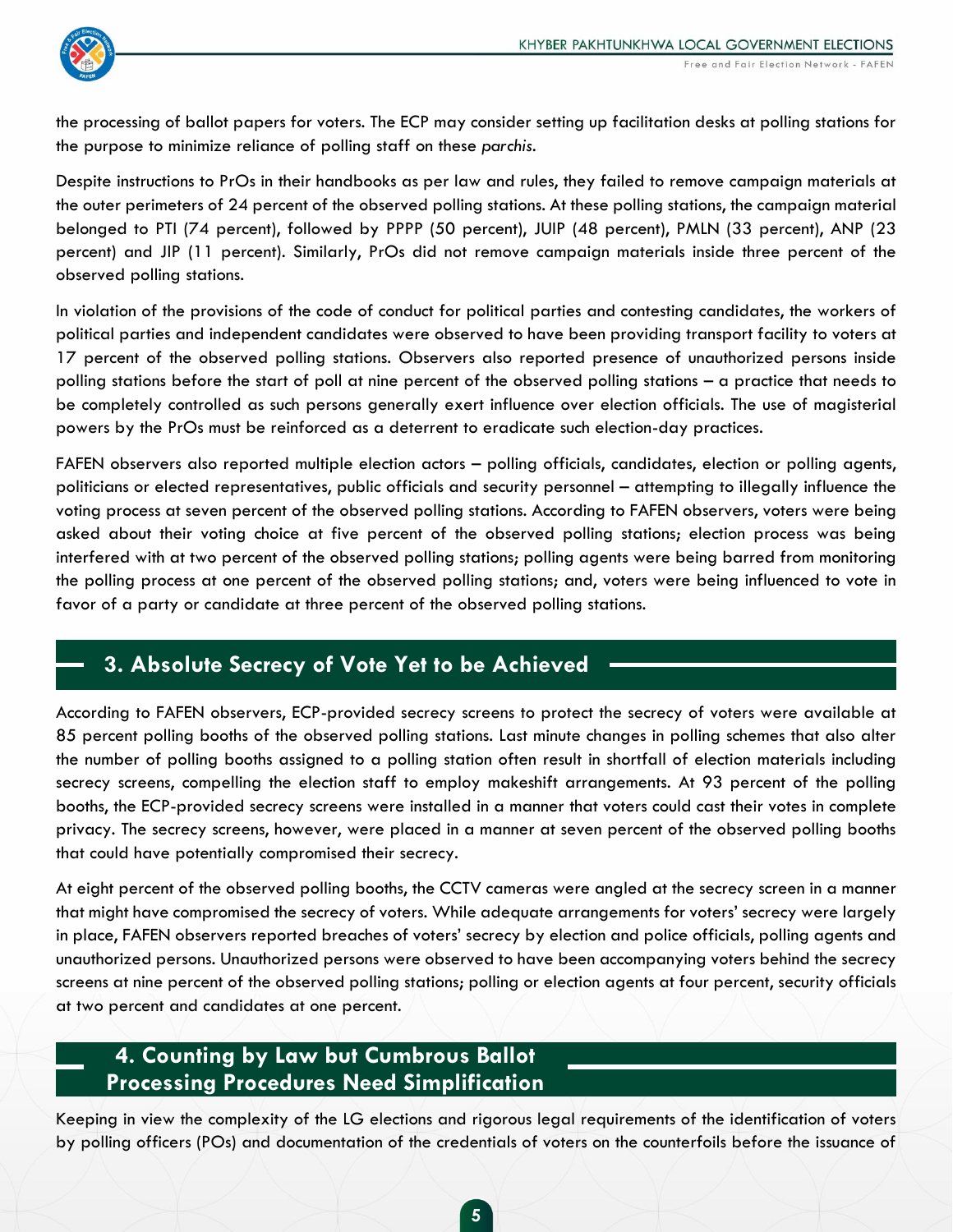WWW.FAFFN.ORG



ballot papers by Assistant Presiding Officers (APO), the compliance with these legalities remained varied at the observed polling stations. This was similar to the observation made during the first phase of the KPLG elections.

FAFEN observed the voter identification and ballot issuance processes of 2,052 voters at 513 polling stations – up to four voters at each polling station. FAFEN observers reported compliance with the legally required identification process at 81 percent of the observed polling stations. Similarly, at 80 percent of the observed polling stations, the APOs were partially complying with the requirements of filling the counterfoils with the complete set of entries – name and number of the council, serial number of voters on electoral rolls, National Identity Card (NIC) number of voters and their thumb impressions along with their own signature and officials stamp. The APOs at 13 percent of the observed polling stations were completely following these legal formalities. In addition, the APOs were also required to sign and mark the back of the ballot paper with the official stamp for it to be considered valid at the time of counting. However, FAFEN observers reported non-compliance with this critical legal requirement at 16 percent of the observed polling stations, which might be one of the reasons for nearly seven percent votes being excluded from the count in the provisional consolidation statement of results.

The complete fulfillment of these requirements depend on the number of voters arriving to cast their vote. An APO who might be completely fulfilling these requirements during slow voting hours may not be able to fully comply with them during the rush hours. Complete compliance becomes particularly cumbersome where all three APOs were not available, requiring at times for two APOs to fill three counterfoils each, and at times one APO to fill six counterfoils for one voter to issue as many ballot papers. The Election Commission may need to simplify the requirements of the entries of the counterfoils, which are at times missed due to voter pressure at the polling stations.

The Election Commission may further inquire into the level of compliance with these legalities and their utility through assessing the records of a sample of polling stations in order to further improve their handbooks and other training materials for the election staff. Additionally, notwithstanding technological solutions, the ECP may also consider using one counterfoil for documenting voter credentials as against as many counterfoils as the ballot papers to further smoothen the voting process in the upcoming elections in other provinces and ICT where multiple ballots will be involved. This may also reduce the requirement of additional election staff for LG elections.

FAFEN observers reported a few instances of polling staff turning away voters, but these were for the reasons as clearly determined by law -- voters with original NICs being turned away because their name was not on the electoral rolls at the polling stations concerned or voters coming without original NICs. At 13 percent of the observed polling stations, one or more voters were turned away for not being registered on the electoral rolls of the polling stations. However, there were a few instances reported from three percent of the observed polling stations where voters were turned away because they were carrying an expired NIC though the law allows such voters to vote. At two percent of the observed polling stations, one or more voters were not allowed to vote despite possessing and producing their NICs. Similarly, at one percent of the observed polling stations, at least one voter was allowed to vote on identification documents other than the original NIC.

The Election Commission may clarify the role of the police and security officials on guard outside the polling stations in their code of conduct as they were seen checking NICs outside 85 percent and voter *parchis* outside 70 percent of the observed polling stations, a responsibility that is not assigned to them. Separating the election-related responsibilities and security duties will minimize the controversies around the role security officials in elections.

As far as the counting processes at the polling stations were concerned, FAFEN observers reported these processes were largely compliant with the procedural requirements. Of 106 polling stations where counting was observed, the main entrance was closed at 85 percent polling stations for voters who were not inside the premises of the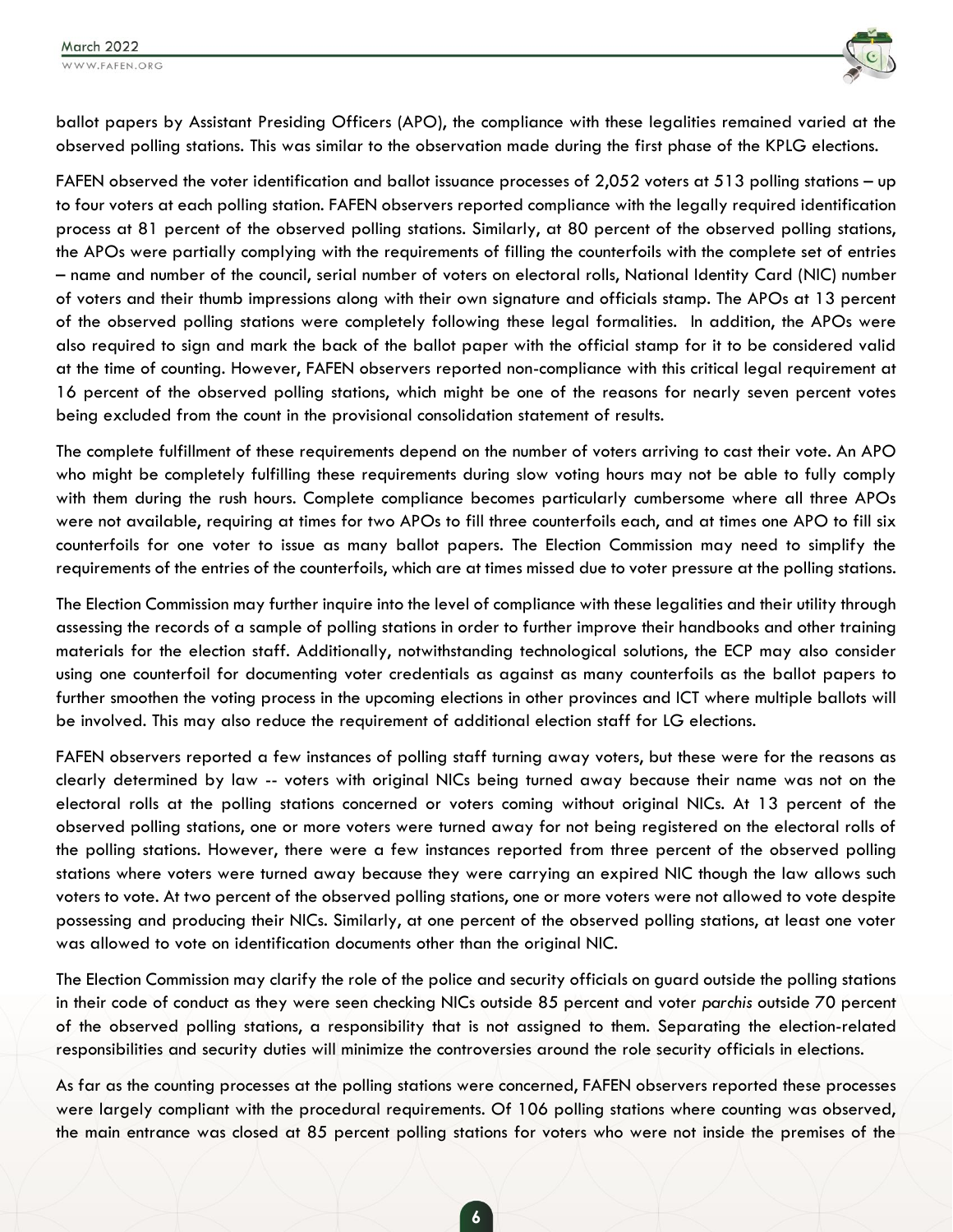

polling stations at 5:00 pm in accordance with the law. However, this, although covered by law, leads to disenfranchisement of voters who may be allowed to vote even if they are present outside the polling station in queues. Moreover, this legality is subjectively implemented as in many cases queued voters are allowed to enter the polling station before the main entrance is closed. The Election Commission may further clarify the provision in the spirit of discouraging disenfranchisement. The voters present inside 80 percent of the observed polling stations were allowed to vote after 5:00 pm, in line with the instructions provided in the ECP handbooks.

The integrity of the counting process is critically important to the legitimacy of the election results. Polling agents representing contesting candidates have the right to witness the counting process, to see each ballot as it is counted, to register an objection to any ballot if it is not validly marked, and to sign the result forms and have their copies. The election staff was observed to be varyingly complying with the ballot counting requirements during these elections. However, from one polling station, a FAFEN observer reported that polling agents of all contesting candidates were asked to leave the premises before the start of counting. At 74 percent of the observed polling stations, the staff was keeping a separate pile of ballots excluded from the count. The PrOs at 27 percent of the observed polling stations conducted a second count of the ballots on their own motion or on the request of polling agents. FAFEN observers reported from 14 percent of the observed polling stations where polling agents were seen to be touching the ballots during the counting processes. At only four percent of the observed polling stations, polling agents raised objections to the PrOs' decisions to exclude a ballot paper from the count.

#### **5. Unrestricted Observation but Transparent Result Management at Polling Stations Need Improvements**

Transparency of election is generally determined by the access of polling agents, independent ECP-accredited observers and media to observe the voting and counting processes. While there were no reports of restrictions on media to perform their duties on the election day inside and outside polling stations, FAFEN was also provided access to observe the voting and counting processes at all the assigned polling. FAFEN observed the process of opening of polls at 184 polling stations. At 80 percent of these polling stations, the PrOs showed the empty ballot boxes to polling agents as required by the law. The polling staff was observed to be acquiring signatures of polling agents on Form-XIV (Statement regarding Inspection of Ballot Boxes before Start of Polls) at 69 percent of the observed polling stations. At two percent of the observed polling stations, one or more polling agents were not allowed to sit through the opening proceedings or expelled. At five polling stations, polling agents of JUI-P, JIP, PPPP and an independent candidate objected to the opening proceedings.

Before the start of the polls, 71 percent of the observed polling stations had security officials present on duty, 13 percent had candidates and 64 percent had polling agents present inside the polling stations. At nine percent of the observed polling stations, unauthorized persons were reported to have been present inside the polling stations before the start of the poll. At all the observed 1,260 polling booths, FAFEN observers reported that ballot boxes were placed in a manner where they would be visible to the polling agents. At 79 percent of the observed polling booths, the polling agents were present inside booths. A majority of them (63 percent) had voters' lists.

The sign leading to the polling station entrance was found outside of 81 percent of the observed polling stations. As many as 82 percent of the observed polling stations had a chart pasted outside the building with its name and number. At all polling stations except the one where FAFEN observed the counting processes, the PrOs allowed polling agents of contesting political parties and independent candidates inside the counting room. The polling agents were seated at a place where they could clearly observe the counting process at 75 percent of the polling stations. Similarly, at 71 percent of the observed polling stations, the observers were seated in a way that they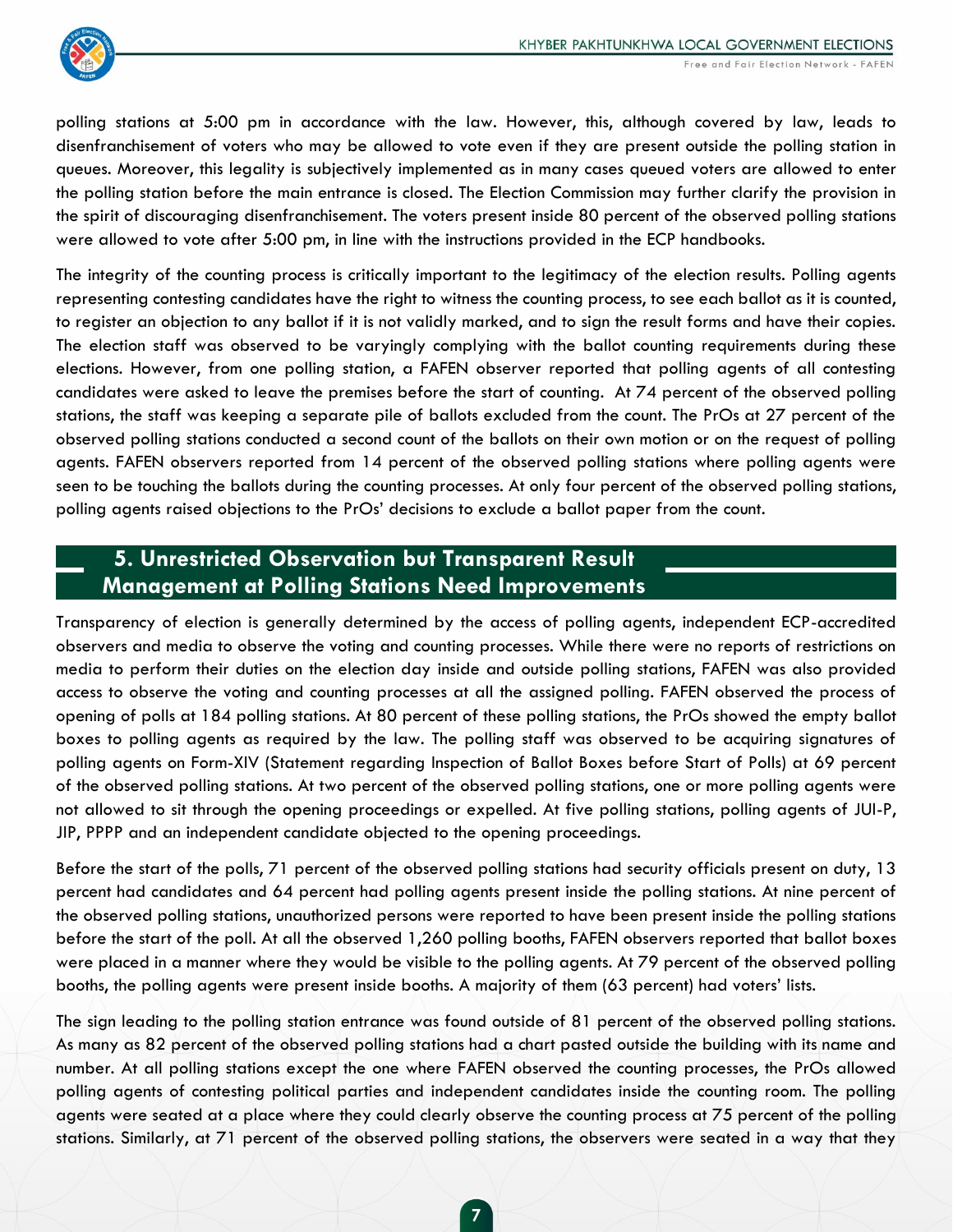

could observe the counting processes. At 67 percent of the observed polling stations, adequate lighting arrangements were made for the counting process. At 63 percent of the observed polling stations, the polling staff would tell polling agents loudly about retrieval of an unstamped ballot. Similarly, at 66 percent of the observed polling stations, the polling staff called out loud the choice of voter on each ballot while counting.

At 40 percent of the observed polling stations, carbon copies of Form-XVII (Result of the Count) for mayor/tehsil chairman seats were provided to the polling agents. Copies of Form-XVIII (Ballot Paper Account) was provided to the polling agents at 39 percent of the observed polling stations for mayor/*tehsil* chairman seats. FAFEN observers could get the copies of Form-XVII for mayor/*tehsil* chairman seats at 40 percent of the observed polling stations. The PrOs pasted the copies of Form-XVII on the outer walls of 45 percent of the observed polling stations for mayor/*tehsil* chairman seats. Pasting of Ballot Paper Account on the outer wall was observed at 39 percent of the observed polling stations for mayor/*tehsil* chairman seats. At 25 percent of the PrOs interviewed at the observed polling stations confirmed that ECP monitoring teams had visited during the day.

#### **6. Improved Polling Stations Management**

The Election Commission had made elaborate arrangements of training of polling staff and supply of election materials. The training of staff and adequate availability of election materials are critical in running the polling station operations. More than two-third (69 percent) of PrOs interviewed by FAFEN observers reported that they had the prior experience of managing polling stations. Similarly, 96 percent of the interviewed POrs shared that they have received a day-long training by the ECP with 95 percent expressing their satisfaction with the training and its contents. At 62 percent of the observed polling stations, the PrOs were wearing the ECP-issued badges. At around 90 percent of the observed polling stations, the critical election materials including indelible ink, stamp pads, and photographic electoral rolls were available in adequate quantities. Moreover, at 85 percent polling booths, the secrecy screens were available, while at the remaining polling booths, the election staff made makeshift arrangements. FAFEN observers reported that transparent ballot boxes were available at 86 percent polling booths. The last-minute changes in the polling scheme often lead to shortfall in election supplies at some polling stations, reinforcing the need for the ECP to ensure that final list of polling stations is implemented in letter and spirit.

FAFEN observers reported that usable toilet facility was available at 50 percent of the observed polling stations, while clean drinking water was available at 49 percent of the observed polling stations.

#### **7. Inclusivity Measures Yield Results but Women Contestation Lacking**

The election law includes specific provisions to enhance electoral and political participation of women alongside other marginalized groups including persons with disabilities, minorities and transgender persons. In addition to provisions for encouraging women to participate in elections, the law also requires the election officials to allow voters with disabilities a companion of their choice to escort them behind the secrecy screen to help them mark their ballot, provided the companion has his/her original NIC. FAFEN observers reported from 13 percent of the observed polling stations where PrOs prepared a separate list of the persons who provided assistance to voters with disabilities in casting their ballots.